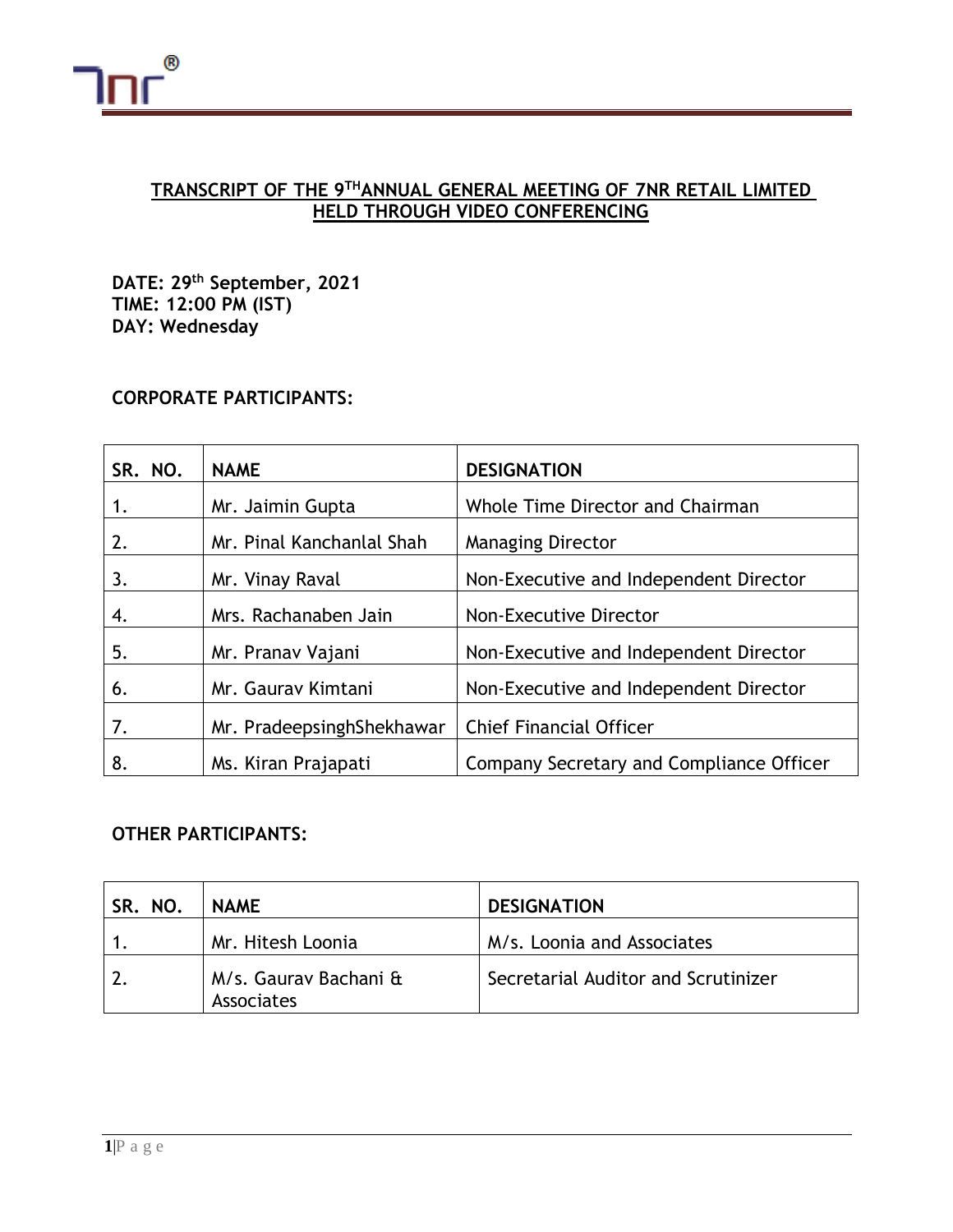

### **WELCOME ADDRESS**

#### **Ms. Kiran Prajapati**

Am I audible moderator.

Good Afternoon Members I Kiran Prajapati, Company Secretary of 7NR Retail Limited welcome you all to the 9<sup>th</sup> Annual General Meeting of your Company which is being held through video conference in accordance with the circular issued by the Ministry of Corporate Affairs and Securities Exchange Board of India.Looking at safety for all we are joining from different location. The Registered office of the Company is situated at Ahmedabad shall be deemed as venue of the Annual General Meeting as per the statutory norms. Mr. Jaimin Gupta is a Whole Time Director of the Company shall act as Chairman of the meeting.

All other members of the board and Committees are present at the meeting including Mr. Pinal Shah, Managing Director, Mr. Pranav Vajani, Non-executive Independent Director, Mr. Vinay Raval, Non-executive Independent Director, Mrs. Rachanaben Jain Non-Executive Director, Mr. Gaurav Kimtani Additional Non Executive Independent Director of the Company, Mr. Hitesh Loonia is a Statutory Auditors of the Company and Mr. Gaurav Bachani is a Secretarial Auditor and Scrutinizer of the Company.

Members seeking inspection of these documents can send their request to us at info@7nrretailltd.in All the registers certificates and documents required by law are open for inspection during this AGM meeting.

Since requisite quorum is present at the meeting I hereby request the chairman sir to proceed the meeting to be in order and to address the members.

Thank you very much.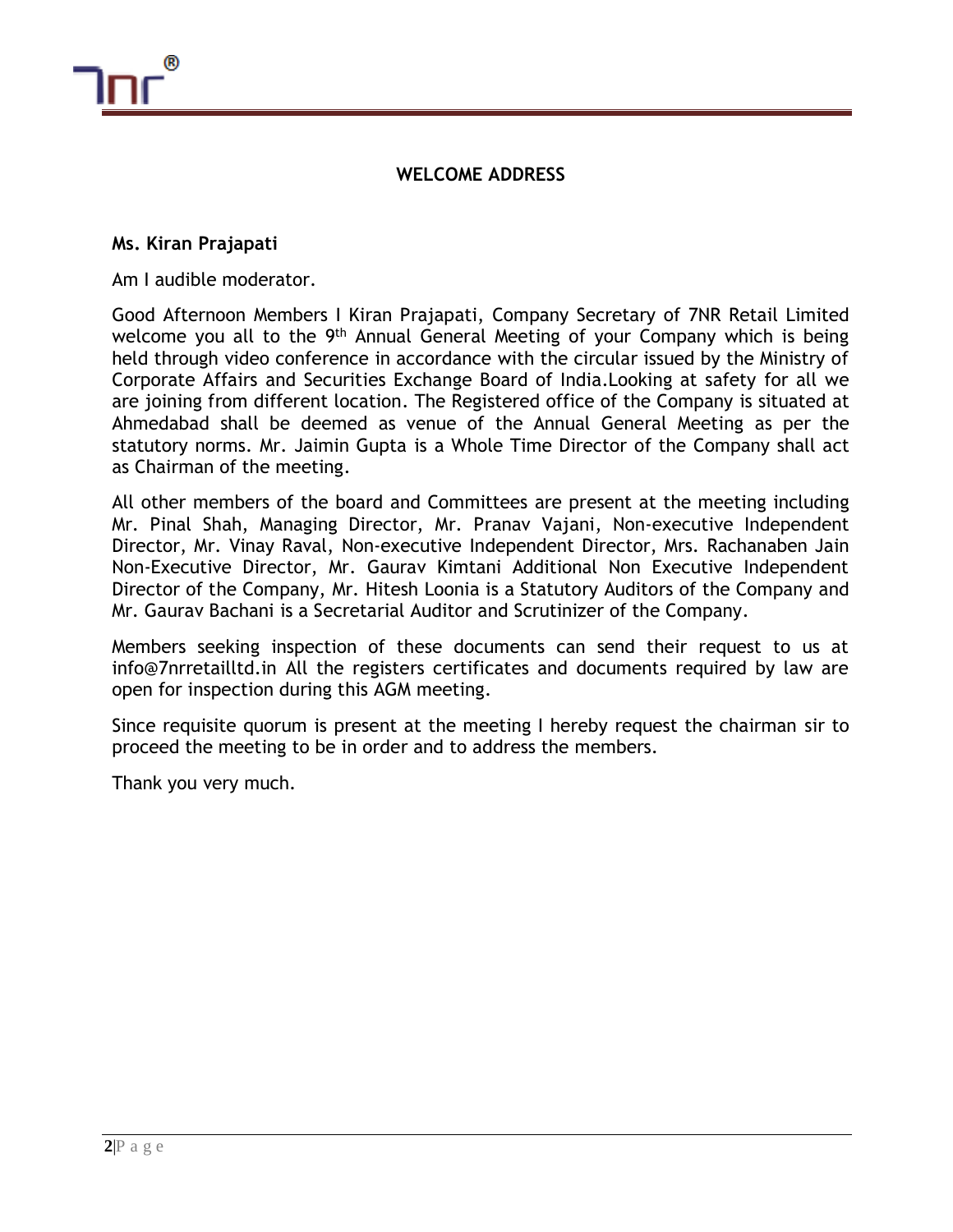

# **CHAIRMAN**

Dear Members as the requisite quorum is present I hereby call the meeting to be in order.

It's my pleasure to welcome you all to the 9th Annual General Meeting of our Company. Like the last year, we are once again meeting virtually as the continued impact of the Covid-19 pandemic necessitates adoption of safety precautions to stop its spread. At the outset, I wish to express solidarity with all those who have lost their loved ones and I wish a speedy recovery to those who are infected or battling with this Covid-19 pandemic. We at "7NR Retail" have also borne the brunt of this pandemic and had many of our employees, stakeholders and their families affected and I, on behalf of "7NR Retail", take this opportunity to pledge our support to their families. I also hope and pray that each one of you and your family & friends, stay safe and secure in these testing times. Having seen the sudden and wide-spread impact of the second wave very recently, it is our individual and collective responsibility, to adopt and promote usage of safety precautions and push for large scale vaccination as it is the only reliable way to fight our way out of this pandemic.

I would have very much liked to meet and address you in person, but as you know, we are holding this meeting over a virtual platform due to prevailing unprecedented circumstances. I would like to thank you for sparing the time to join us today from wherever you are, and for your continued faith in 7NR Retail Limited and in its management. I hope you and your family members are remaining healthy and staying safe.

In spite of the difficult times, the company has strived to come out strong during this period. Let me now take this opportunity to apprise you all of the key highlights of the last financial year and also touch upon some of the key initiatives undertaken by our company to not only address the immediate term business environment but also strengthen our leadership position in the market and build a strong foundation to take our company to the next level.As the economy opened post the nationwide lockdown in the first quarter of FY 2020-2021, our company took some innovative approaches, using digital platforms to connect with customers and various influencers. The Company has started commercial Business of Shirting and Suiting.

At present also there is slowdown in demand but we are hopeful and confident that the company will recover from this phase and resume the growth once again. Company would continue to focus on internal cost optimization and to improve the margins in these difficult times.

I on behalf of the Company and all your Board of Directors express my sincere gratitude to the Central Government and State Governments and all our Stakeholders for their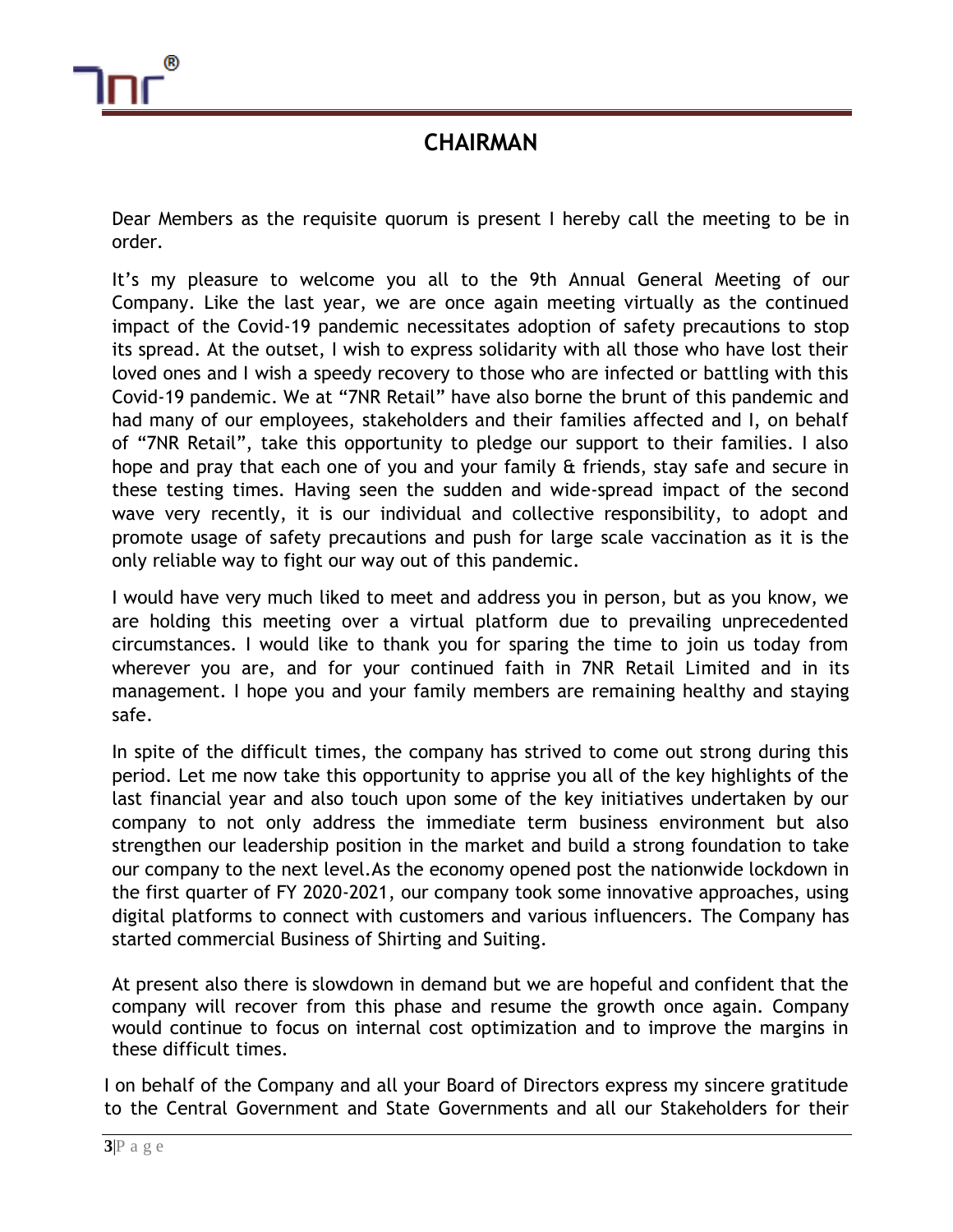

continued support. I am very thankful to all our Store Keepers for their efforts, commitment and their contribution to the progress of your Company in this pandemic situation.

Further in regards to financial details:

Your Company's total income for the year 2020-2021 is Rs.275.65/- Lakh compared to last year's income of Rs. 1184.20 Lakh. The profit before tax (after Finance cost and depreciation) during the year under review was Rs.53.36/-Lakh (Loss) as compared to previous year's figure of Rs.18.99Lakh. There is net loss of Rs.53.36 Lakh against the net profit of Rs.11.03 Lakh during the previous year. Your Company expects to achieve better performance during the current year.

### **Now in regards to Appointments and reappointments:**

Board has recommended the appointment of Mr. Pranav Vajani as Independent Non-Executive Director of the Company details regarding them are very well mentioned in the Notice. Members are requested to go through the same. This appointment is as per statutory norms and in the interest of the Company.

Members may please note that the Statutory Auditors and Secretarial Auditors have not made any qualifications, observations or comments in their Audit Reports for year ended 31st March, 2021.

Please note that the Statutory Auditors, M/s. Loonia and Associates, have expressed the unqualified opinion in the audit reports for the financial year 2020-2021. There were no qualifications, observations, or adverse comments on financial statements and matters, which have any material bearing on the functioning of the Company. The Statutory Auditors' report on standalone financial statements are available on Page numbers *70* of the annual report respectively.

"May I request the Members to take the Auditors Reports as read.

As there is no Disqualification, request the Members to take the board report is taken as read. Further members are requested to go through the Annual Report of the Company for more details.

The Notice dated 31<sup>st</sup> August, 2021 of this AGM has already been circulated to the members electronically in compliance with MCA & SEBI circulars to transact the following businesses through VC, which are:

**1. To receive, consider and adopt the Audited Financial Statements of the Company for the financial year ended on 31st March, 2021 and the report of the Board of Director's and Auditor's thereon.**

The Resolution proposed is: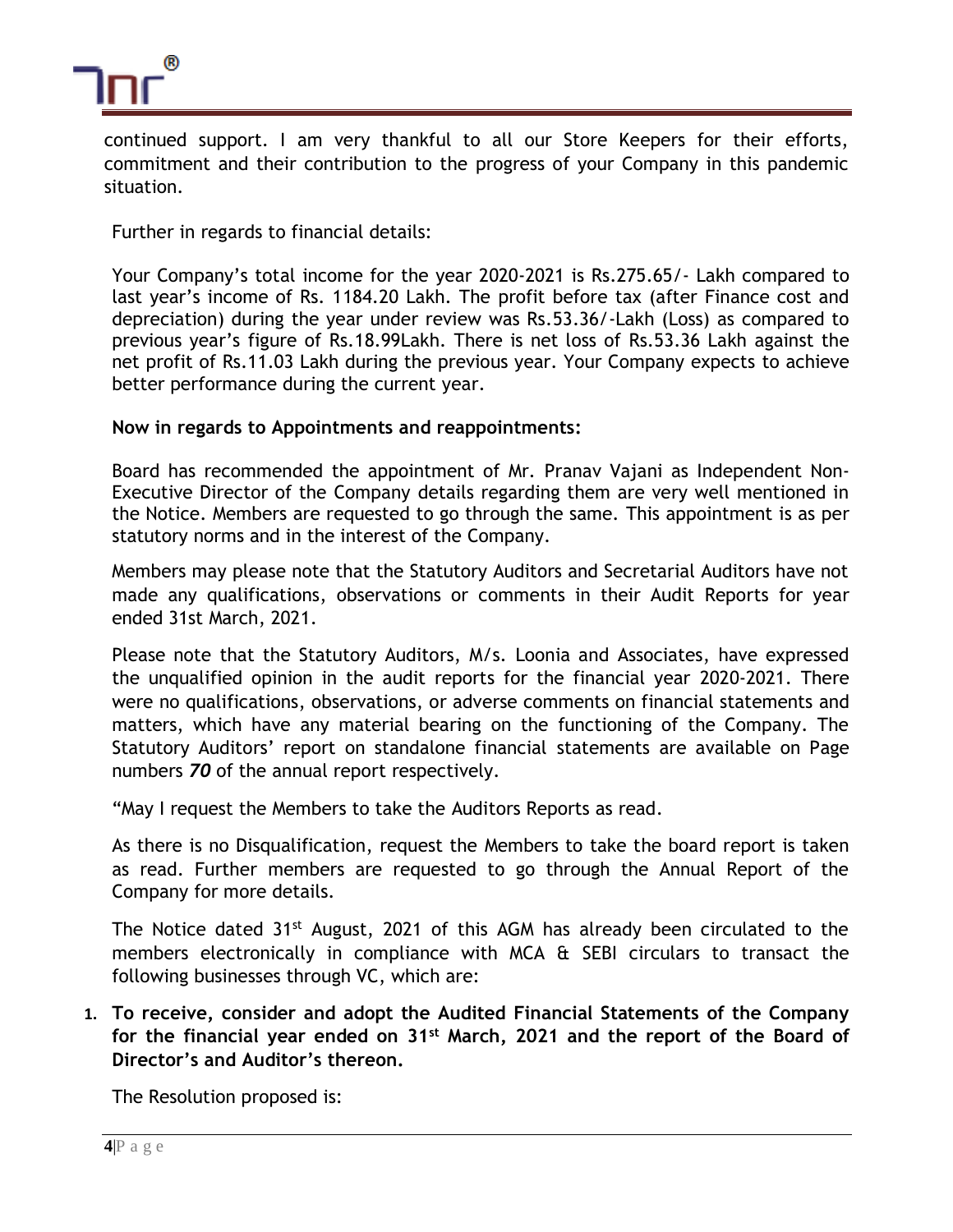

**"RESOLVED THAT** the Audited Financial Statements of the Company for the financial year ended on 31st March, 2021 including Reports of the Directors and Auditors there on which have already been circulated to the Members and laid before this meeting be and are hereby approved and adopted."

**2. To appoint a Director in place of Mr. Pinal Kanchanlal Shah (DIN:05197449), who retires by rotation and being eligible, offers himself for re-appointment and in this regard, pass the following resolution as an Ordinary Resolution**:

The Resolution proposed is:

"**RESOLVED THAT** pursuant to provisions of section 152 of the Companies Act, 2013, Mr. Pinal Kanchanlal Shah (DIN:05197449), who retires by rotation in this meeting be and is hereby re-appointed as a Director of the Company, liable to retire by rotation."

**3. To appoint auditors and to fix their remuneration and in this regard, to consider and if thought fit, to pass with or without modification(s), the following Resolution as an Ordinary Resolution:**

**"RESOLVED THAT** pursuant to the provisions of Section 139 and 142 and other applicable provisions, if any, of the Companies Act, 2013 and the Companies (Audit and Auditors) Rules, 2014 (including any statutory modification, amendment, substitution or re-enactment thereof for the time being in force), pursuant to the proposals of the Audit Committee of the Board and recommendation of the Board, M/s. Niranjan Jain & Co., Chartered Accountants (Firm Registration number:113913W) be and is hereby appointed as the statutory auditor of the Company in place of retiring auditor M/s. Loonia & Associates, Chartered Accountant (Firm Registration number: 130883W), to hold office from the conclusion of this 9<sup>th</sup> AGM until the conclusion of the 14<sup>th</sup> AGM, on a remuneration that may be determined by the Board of Directors in consultation with the auditor."

**"RESOLVED FURTHER THAT** any of the Directors and Company Secretary of the Company be and are hereby authorized Jointly/Severally as to do all such acts, deeds and things incidental thereto to give effect to the aforesaid resolution."

### **SPECIAL BUSINESS:**

## **4. TO APPROVE THE REAPPOINTMENT OF MR. PRANAV MANOJ VAJANI (DIN: 09213749) AS AN INDEPENDENT DIRECTOR:**

To consider and if thought fit, to pass the following resolution as an **Ordinary Resolution:**

The Ordinary Resolution proposed is: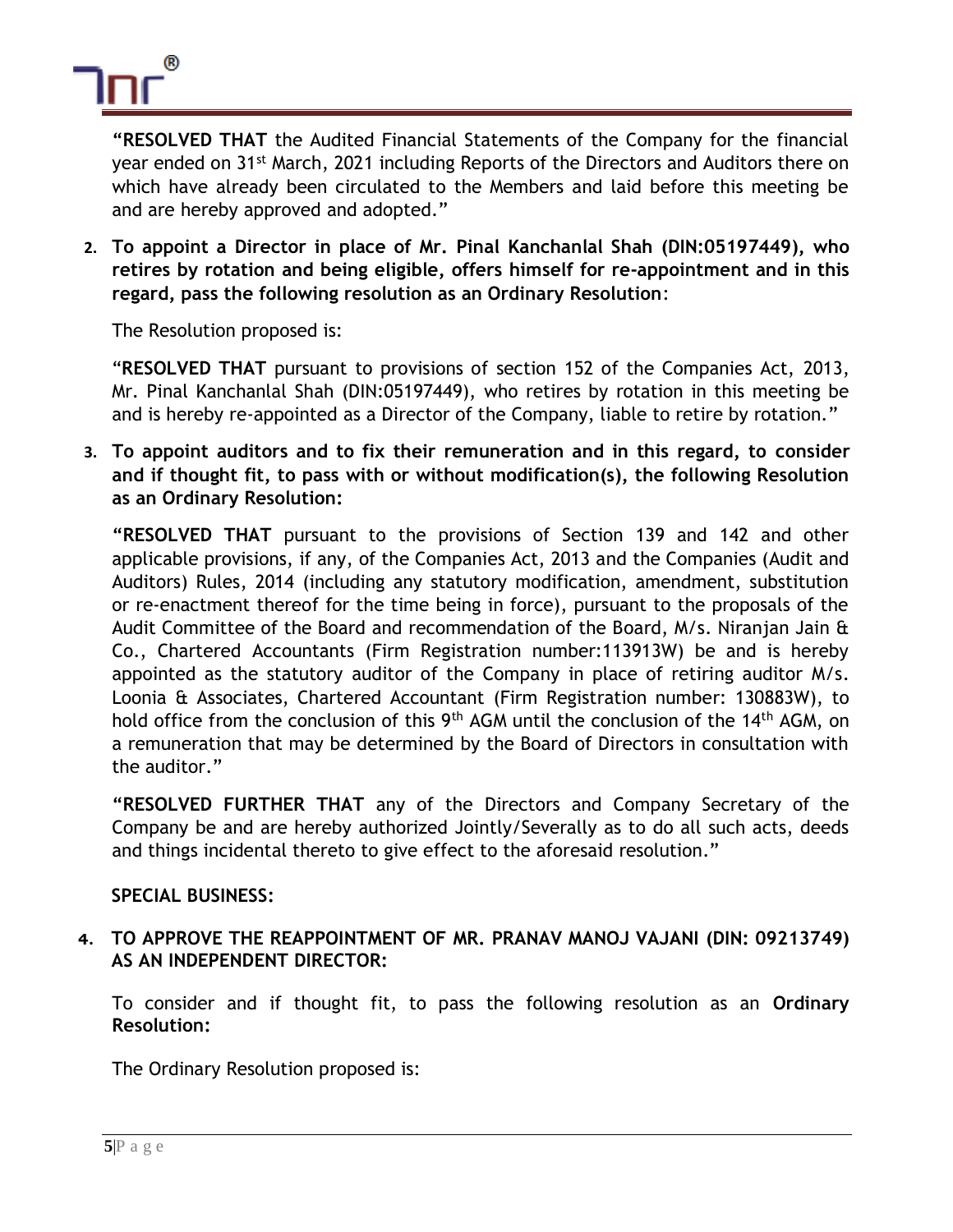

**RESOLVED THAT** pursuant to the provisions of section 149, 152, 161 and any other applicable provisions of the Companies Act, 2013, and rules made there under (including any statutory modification(s) or re-enactment thereof for the time being in force) read with Schedule IV of the Companies Act, 2013, the consent of the members be and are hereby accorded for regularization of appointment of Mr. Pranav Vajani (DIN: 09213749) who was appointed as an Additional Independent Director by the Board of Directors at their meeting held on 3<sup>rd</sup> July, 2021 and who has submitted a declaration that he meets the criteria of the independent directorship as provided in section 149(6) of the Act and he is not debarred from holding the office of director by virtue of any SEBI order or any other such authority, who is eligible for appointment, on recommendation of the Nomination and Remuneration Committee, be and is hereby appointed as an Independent Non Executive Director of the Company, who shall hold office for a period of five years from the date of appointment and whose office shall not, henceforth, be liable to retire by rotation."

**"RESOLVED FURTHER THAT** any of the Directors and Company Secretary of the Company be and are hereby authorized Jointly/Severally as to do all such acts, deeds and things incidental thereto to give effect to the aforesaid resolution."

### **5. APPROVE THE REAPPOINTMENT OF MR. JAIMIN KAILASH GUPTA AS A WHOLETIME DIRECTOR:**

To consider and if thought fit, to pass the following resolution as a Special Resolution:

**"RESOLVED FURTHER THAT** in accordance with the recommendations of the Nomination and Remuneration Committee of the Board of Directors and pursuant to the provisions of Sections 196, 197, 198 and 203 of the Act, read with Schedule V to the Act, and other applicable provisions, if any, of the Act and the rules made thereunder, (including any statutory modification(s) or re-enactment thereof, for the time being in force), consent of the Members be and is hereby accorded for the appointment of Mr. Jaimin Kailash Gupta as a Whole-Time Director of the Company for a period effective from February 12, 2021 for a term of five years ,on the terms and conditions including remuneration as set out in the statement annexed to the Notice of this Meeting, with liberty to the Board of Directors to alter and vary the terms and conditions of the appointment and/ or remuneration based on the recommendation of the Nomination & Remuneration Committee, subject to the same not exceeding the limits specified under Section 197 read with Schedule V of the Companies Act, 2013 (including any statutory modification(s) or re-enactment thereof for the time being in force).

**RESOLVED FURTHER THAT** the approval of the members by way of Special Resolution be and is hereby specifically given for payment of remuneration to Mr. Jaimin Kailash Gupta as Whole Time Director, within the limits laid down under the provision of provisions of Para A of Section II of Part II of Schedule V of the Companies Act of 2013, even if the same is in excess of limits under Regulation 17(6)(e) of the SEBI (LODR) Regulations, 2015 at any time during his tenure as Whole Time Director.